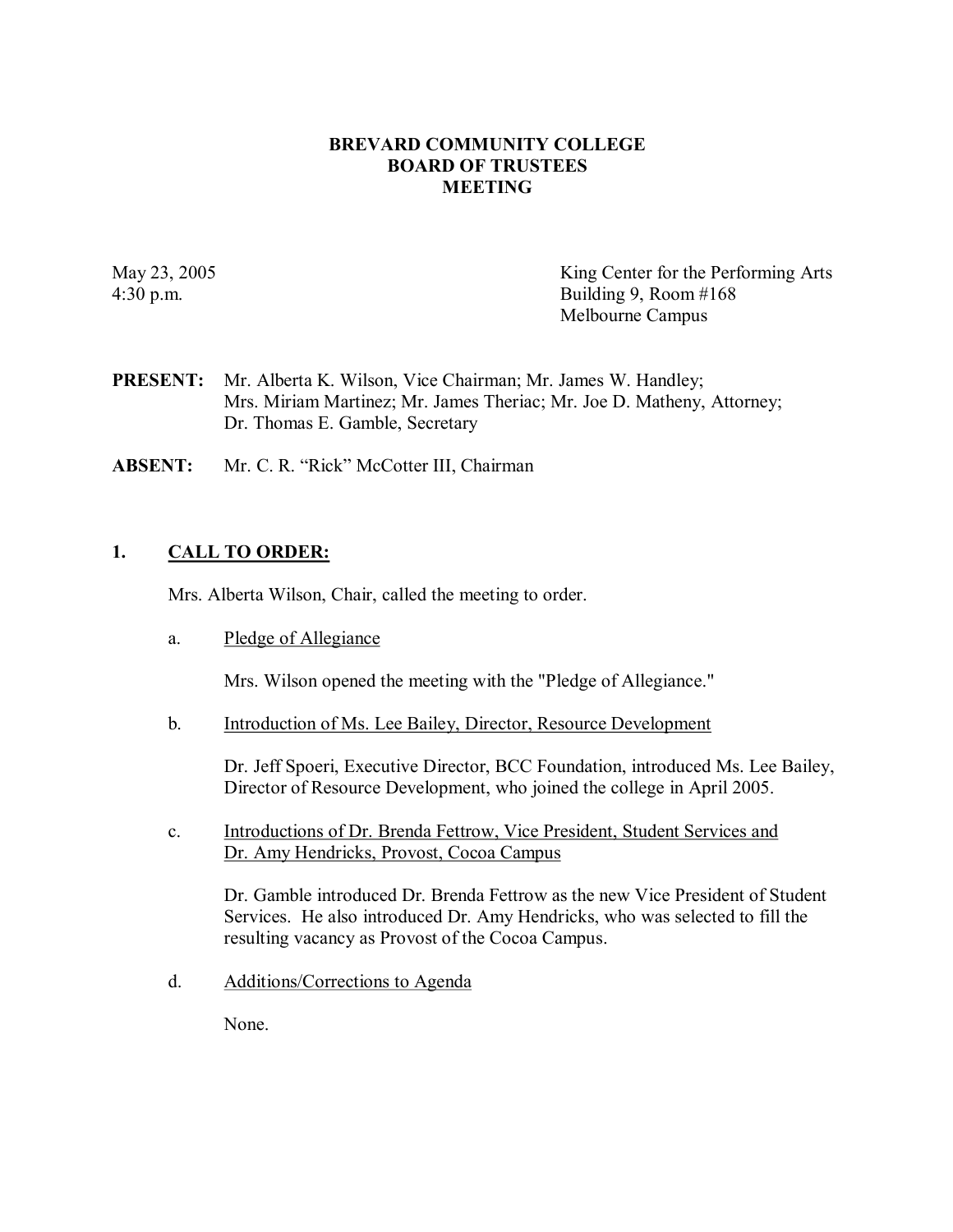# **2. CONSENT AGENDA:**

Mrs. Wilson recommended approval of the consent agenda items:

- 3.a. Minutes Board of Trustees Workshop Meeting April 18, 2005
- 3.b. Minutes Board of Trustees Meeting April 18, 2005
- 8.a. Approval of Personnel Actions
- 8.b. Approval of Collegewide Voluntary Incentive Program (VIP) Awards
- 8.d. Approval of Out-of-Country Travel/Humanities Study Abroad Program 8.e. Approval of Disposition of College Property
- Approval of Disposition of College Property
- 8.f. Approval of the Board Policy Governance Manual
- 9.a. Approval of Monthly Budget Status Report, April 2005
- 9.b. Approval of 2005-06 Operational Budget
- 9.c. Approval of 2005-06 College Fee Schedule
- 9.d. Approval of 2004-05 Capital Outlay Budget Amendment
- 9.e. Approval of 2005-06 Capital Outlay Budget

Mr. Theriac moved approval of the consent agenda items. Mr. Handley seconded the motion. All those voting in favor of the motion – Theriac, Handley, Martinez, and Wilson; opposed – none. Motion unanimously approved. (McCotter – absent.)

# **3. APPROVAL OF OFFICIAL MINUTES OF PREVIOUS MEETINGS:**

a. Minutes – Board of Trustees Workshop Meeting – April 18, 2005

Approved – consent agenda.

b. Minutes – Board of Trustees Meeting – April 18, 2005

Approved – consent agenda.

### **4. COMMUNICATIONS:**

a. Recognition of Veterinary Technology (Vet Tech) Program Contributors

Dr. Barbara Ake, Provost, Health Sciences, and Dr. Janice Grumbles, Professor, Veterinary Sciences, recognized several representatives from the Brevard County Sheriff's Work Farm. Dr. Grumbles reported the Work Farm has provided valuable support and facilities for students' use in the Large Animal lab course at no cost to the College.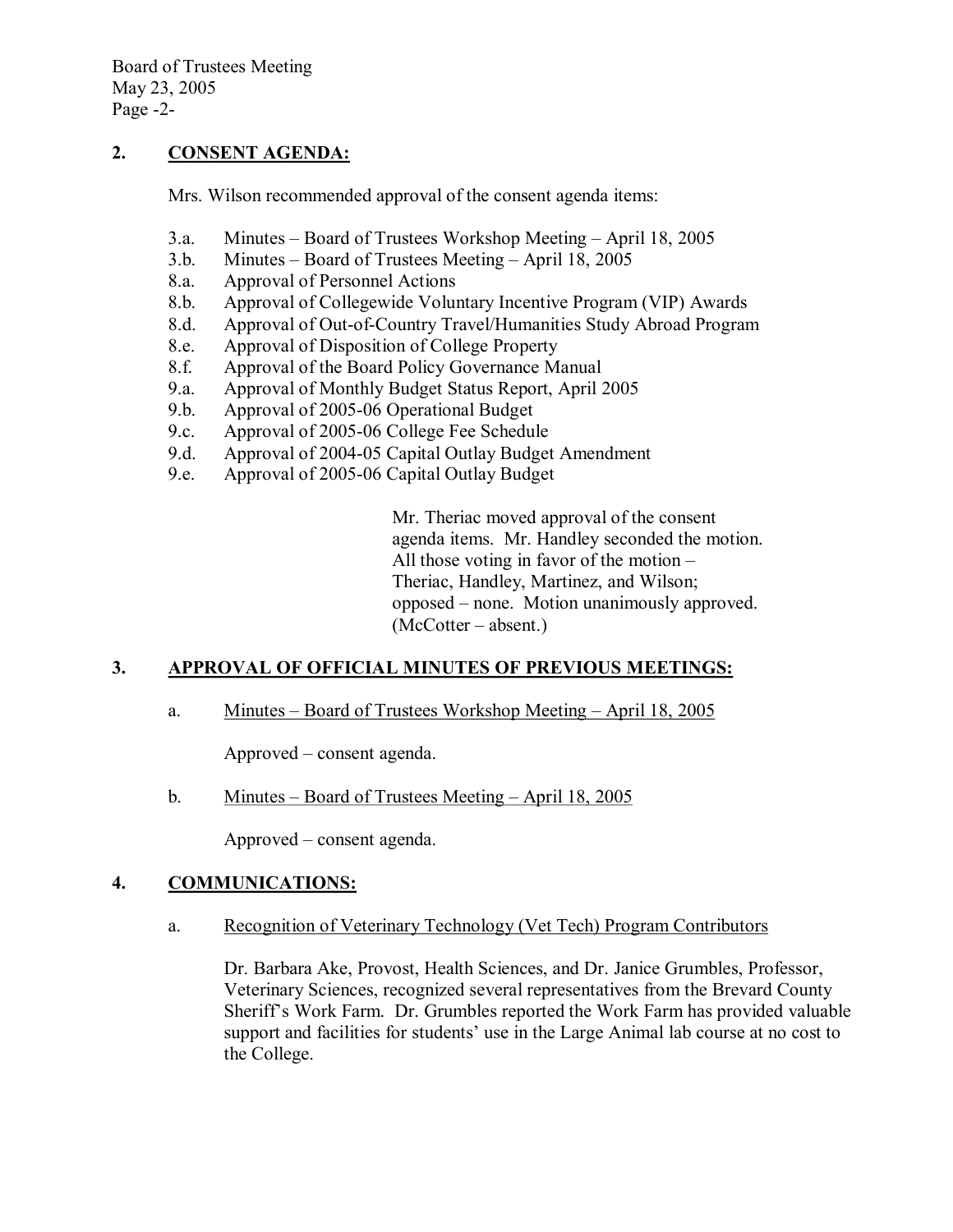Dr. Grumbles also recognized Ms. Linda Morehouse, Territory Manager, Equine Division, Ft. Dodge Animal Health. Dr. Grumbles reported that Ms. Morehouse has served on the Vet Tech Advisory Board since 2004, and has provided invaluable expertise and support to the program as well as arranging donations to the program.

Dr. Grumbles further recognized Dr. Brad Newman and Dr. Anthony Weirather, who are full-time veterinary practitioners and support the Vet Tech program as part-time instructors and contributors. Dr. Grumbles added that it is significant to note that the students from the Large Animal lab class "petitioned" her requesting that Drs. Newman and Weirather be honored for their unselfish contribution of knowledge and time to the program.

The Trustees and Dr. Gamble expressed their appreciation and presented each with a plaque in recognition of their support of the BCC Veterinary Technology program.

Dr. Gamble also recognized Dr. Janice Grumbles, who will be leaving BCC as the Program Coordinator for the Veterinary Technology Program and will be missed. He reported, however, that a local veterinarian who has been active in the program for many years will take on the responsibilities upon Dr. Grumble's departure.

Dr. Grumble's expressed thanks for the support of the college, Board and community. She also provided information on scheduled Open House on Saturday, June 18, from 11:00 a.m. to 2:00 p.m., to view the newly renovated Vet Tech facilities. Many exhibits and demonstrations will be displayed and Dr. Grumbles welcomed the participation of the Board.

# **5. CITIZEN'S PRESENTATION:**

None.

# **6. CONSTRUCTION AND DEVELOPMENT:**

### a. Approval of Guaranteed Maximum Price – King Center Renovation

Mr. Al Little, Vice President, Finance and Administrative Services, reported that the Board previously approved H. J. High as Construction Manager for the King Center renovation project. The project entails the light bridge improvements and dressing room renovations, with air conditioning improvements of \$150,000 being funded out of the Capital Outlay Budget. H. J. High has provided a guaranteed maximum price of \$1,334,064, including a \$100,000 contingency line, which exceeds the projections by approximately \$125,000, due to price escalation. Mr. Little reported that the King Center and BCC staff are evaluating options to reduce the cost of the project to meet current funding levels; however, the BCC Board is requested to approve the proposed guaranteed maximum price of \$1,334,064 in order to move forward with the project due to the tight project timeframe to complete the project prior to the Fall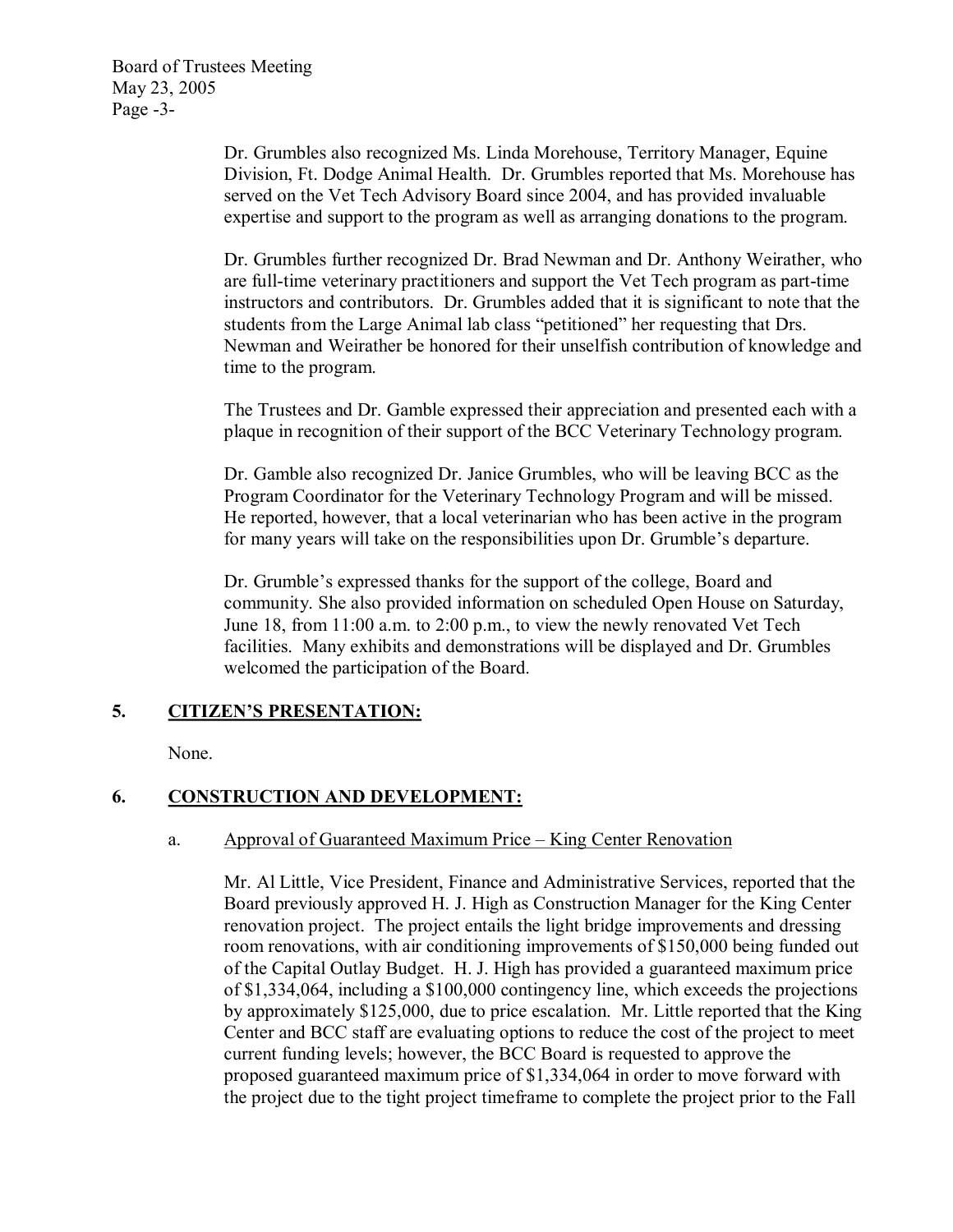Board of Trustees Meeting May 23, 2005 Page -4-

> Season. Mr. Little offered his assurance that costs will be controlled to the best of his ability.

Mrs. Martinez reported she was present at the King Center Board meeting and that the figures were carefully scrutinized and stated she supports the approval of the guaranteed maximum price of \$1,334,064. The King Center Executive Committee has approved the project with the understanding that 2005-06 revenue from the King Center Capital Improvement fees or other future donations may be necessary to cover the actual project costs. Dr. Gamble also conveyed support of approval of the Guaranteed Maximum Price, King Center Renovation.

> Mr. Theriac moved approval of the Guaranteed Maximum Price, King Center Renovation. Mr. Handley seconded the motion. All those voting in favor of the motion – Theriac, Handley, Martinez, and Wilson; opposed – none. Motion unanimously approved. (McCotter – absent.)

Prior to the final vote, Mr. Handley inquired regarding possible financial exposure to the college in the event cost-cutting options are not successful. Mr. Little confirmed that the maximum financial exposure to the college would be \$125,000, although this scenario is unlikely as there are other sources which would be primary for any budgetary overruns.

# **7. OLD BUSINESS:**

### a. Report on Pending Legal Actions – Mr. Matheny

None.

### (1) Presentation by Mr. Hank Simon Regarding Palm Bay Academy

Mr. Matheny introduced Mr. Hank Simon, Simon Consulting Corporation (formerly of Palm Bay Chamber of Commerce). Mr. Simon introduced Mr. Steven Smith, President of Board of Directors, Palm Bay Academy, who reported that he is proud to announce that Palm Bay Academy has the distinction of being ranked first in the state for 2005 FCAT  $4<sup>th</sup>$  Grade writing scores. He introduced the following individuals, who spoke in support of the school: Mrs. Donna Sargent, founding parent and Director of Operations; Mrs. Madhu Longoni, Founder and Principal of Palm Bay Academy; Mrs. Marilyn Kinsel, founding parent and Operations Manager; and Mrs. Sandra Marines, 4<sup>th</sup> grade teacher. Mr. Smith reported that Palm Bay Academy is an extension of Brevard County Public School System with a mission to serve the student body with a standard of excellence. He directed the attention of the Board to the letter of endorsement provided by Dr. Winston P. Nagan,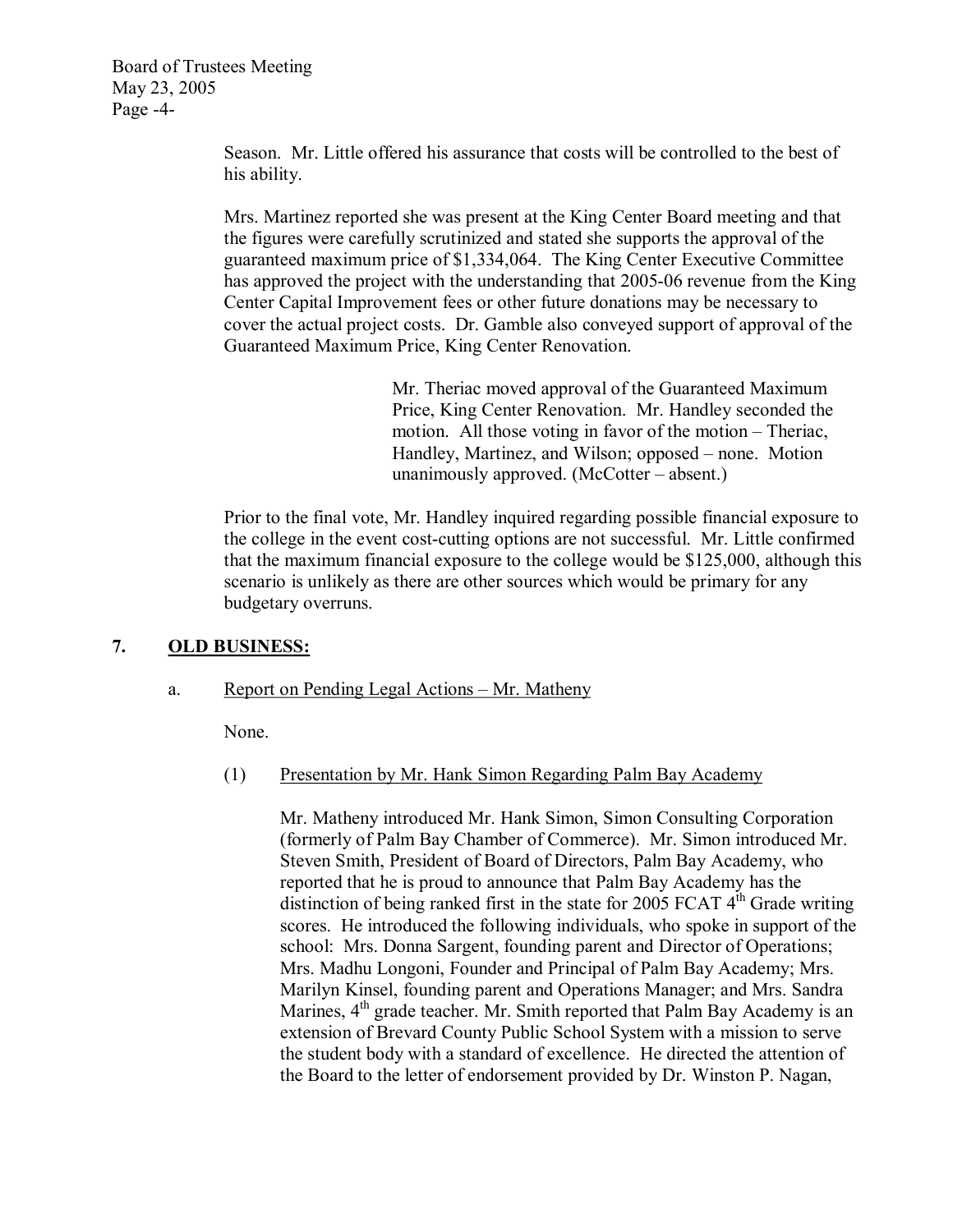Board of Trustees Meeting May 23, 2005 Page  $-5$ -

> Vice President, Palm Bay Academy Board of Directors, who was unable to attend the Board meeting.

Mr. Smith reported that the Palm Bay Academy was founded in April 1998 as a tax exempt, non-profit Charter School. The Academy has had tremendous success and has a need to expand its facilities. As such, they are interested in purchasing property adjacent to BCC's Palm Bay Campus to allow for future expansion to K-12 instruction.

The speakers reported on Palm Bay Academy's principles, objectives, philosophies, successes and future plans. The program utilizes the Montessori philosophy. Parents have requested expansion through the  $8<sup>th</sup>$ grade level, in which the International Baccalaureate Organization (IBO), Middle Years Programme (MYP) will be utilized due to high level requirements and compatibility with the Academy's current educational philosophy. Future expansion through grade 12 is anticipated utilizing the IBO Diploma Programme.

Mrs. Longoni reported on the Academy's existing strategic partnerships and mentors, which have been instrumental in the school's success. She further related that the partnership of Palm Bay Academy and Brevard Community College is an excellent fit due to the compatibility of educational goals, and advantageous to expanding dual enrollment, teacher training and mentoring opportunities.

Mr. Simon, Project Consultant, Palm Bay Academy Expansion, reported the Project Team has determined that three parcels of land located adjacent to BCC's Palm Bay Campus would be ideal for the Academy's future expansion plans. Property #1 is 16.99 acres located on the NW corner of Community College Parkway and Babcock Street in Palm Bay; Property #2 is a 19.98 acre lake, which the current owner has agreed to sell pending purchase agreement of adjoining property; and, Property #3 is 20.18 acres of environmental land, currently owned and maintained by the BCC Foundation. Mr. Simon reported that if the purchase of the land is approved, the facilities would ultimately include four classroom buildings, an administrative/library building, a science building, an art and music building, a gymnasium and a performing arts center built in an attractive quadrangle design. Mr. Simon reported that a partnership with the college's apprentice trade program would be mutually beneficial for the construction of a performing arts arena for community cultural events on the lakefront property.

Mrs. Longoni reported that Palm Bay Academy is a public school without restricted admissions selection criteria; anyone can apply. She did confirm that not all students will be suitable for the International Baccalaureate program, so upon expansion, two separate high school tracks will be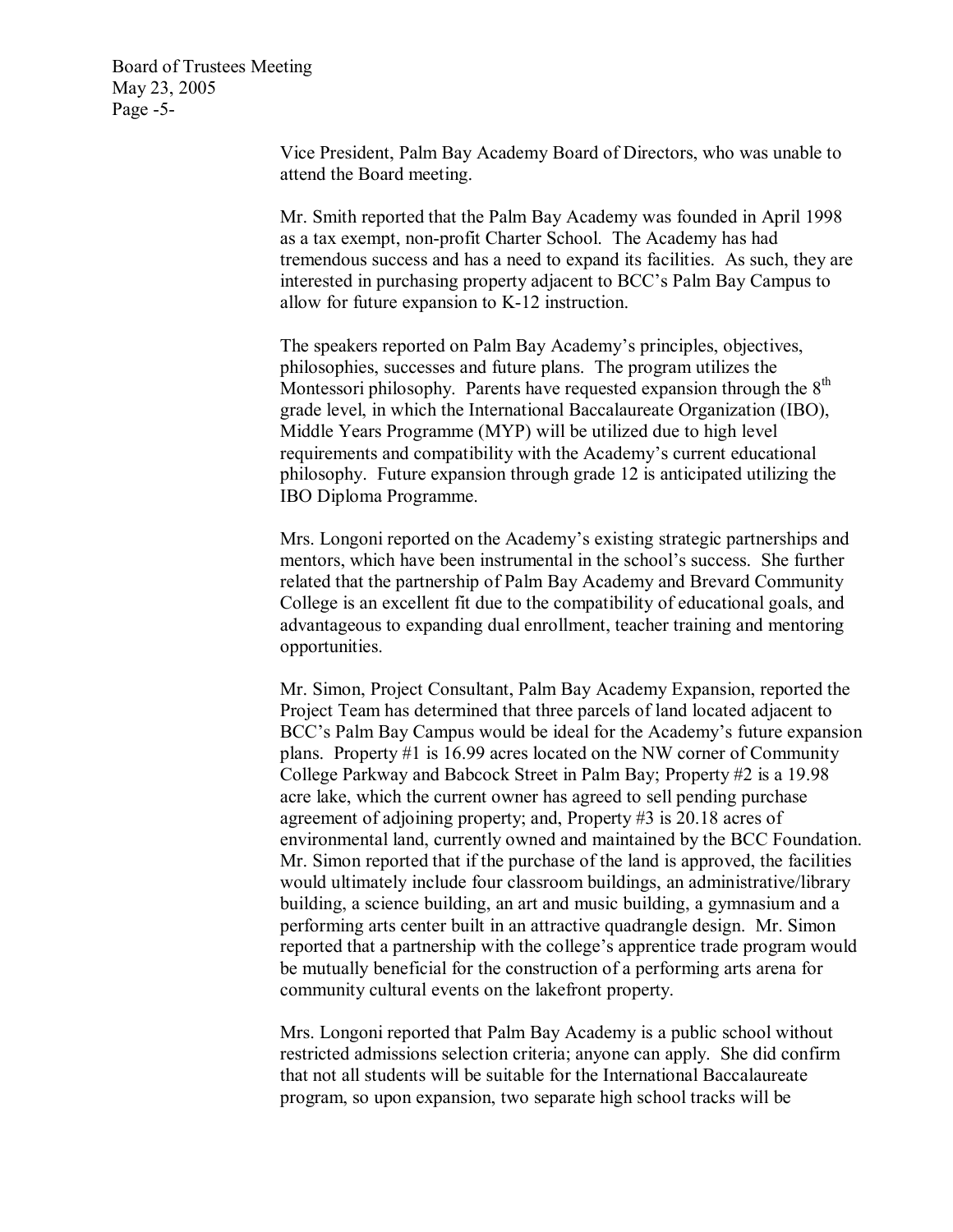Board of Trustees Meeting May 23, 2005 Page  $-6$ -

> available for students. Initially there were 90 K-3 students, and that number has expanded to 260 K-8 students. The projected goal would be growth to 700 K12 students. Mrs. Longoni reported that there is currently a waiting list due to class sizes limitations.

> Mr. Simon reported that the economic feasibility of the three-year expansion project has been studied and concluded the Academy is financially stable to support such an offer. He reported an annual audit is completed by Brevard County Schools.

Mr. Matheny reported on the financial and legal aspects of the offer and substantial discussion ensued. It was the consensus of the Board that the concept and proposal would be mutually beneficial; however, a current appraisal on the BCC and Foundation-owned property and financials from the School Board would be a minimum necessity to make an informed decision. Mr. Simon stated they are anxious to move forward as the goal is to break ground by October 1, 2005, with an August 2006 Phase I opening. Mr. Theriac expressed his support for the purchase with confirmation that the purchase offer is good and reasonable.

Mr. Matheny reported that area identified as Property #3 is owned by the BCC Foundation and, as such, the Foundation Board should be extended the courtesy of reviewing the offer. Mr. Matheny reported the current contract provisions require acceptance by May 31; however, Mr. Smith indicated that if further explorations are required, the date can be extended to five days following the next Board meeting, scheduled June 13.

### **8. NEW BUSINESS:**

a. Personnel Actions – Ms. Oglesby

Approved – consent agenda.

b. Approval of Collegewide Voluntary Incentive Program (VIP) Awards

Approved – consent agenda.

c. Review of 2005-06 College Catalog Draft

Dr. Brenda Fettrow, Vice President, Student Services, presented the draft 2005-2006 Catalog for the Board's review and comment. She reported that the catalog has added student demographics and student club listings. She further reported that the catalog has undergone extensive review and is ready to print if the Board is agreeable. Dr. Gamble requested that Board comments or concerns be addressed quickly in order to meet a June 2 press deadline.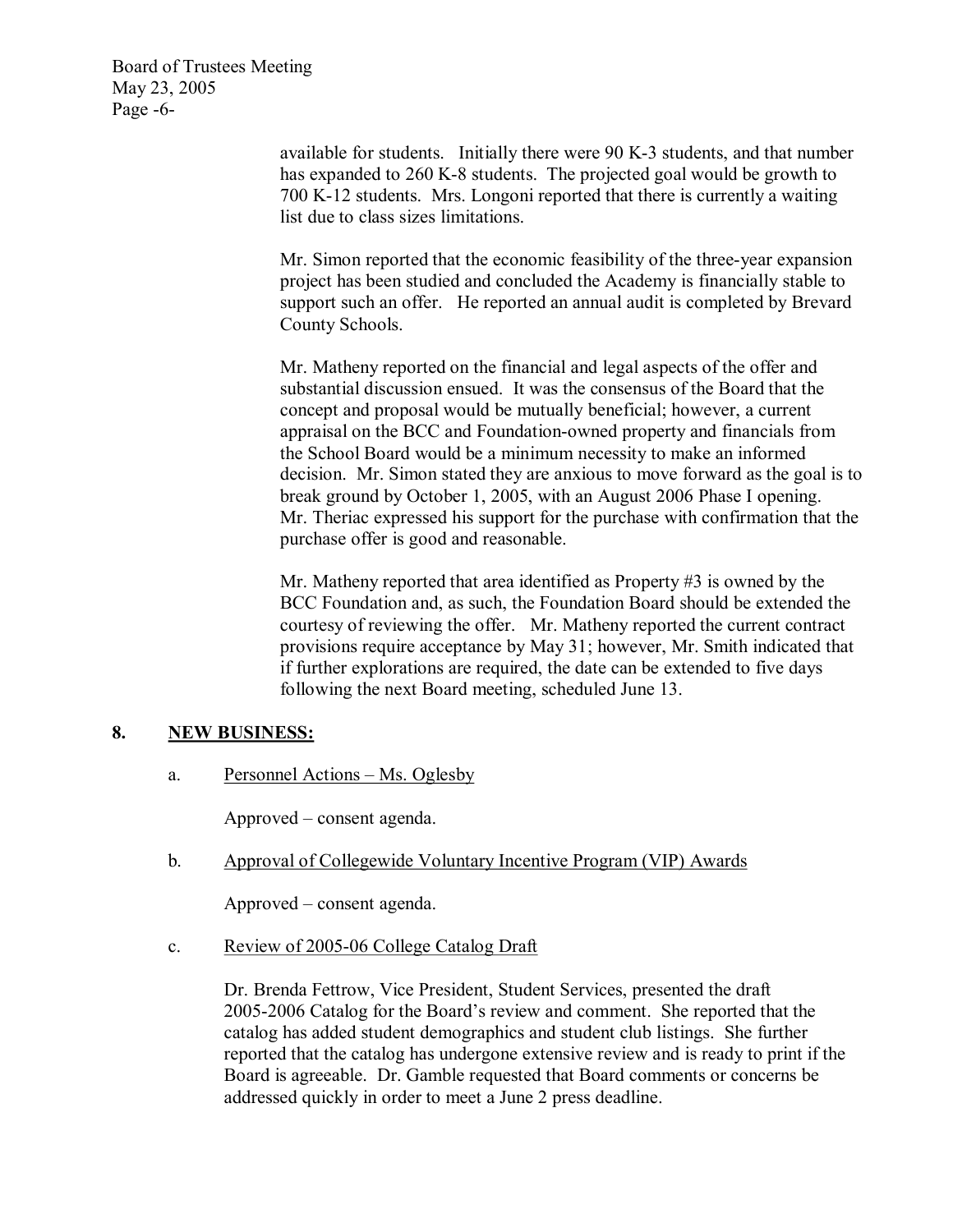Board of Trustees Meeting May 23, 2005 Page  $-7$ -

d. Approval of Out-of-Country Travel/Humanities Study Abroad Program

Approved – consent agenda.

e. Approval of Disposition of College Property

Approved – consent agenda.

f. Approval of the Board Policy Governance Manual

Approved – consent agenda.

g. Request for Future Board Meeting/Workshop Agenda Items

Mrs. Martinez suggested that future Board Workshops begin at 3:00 p.m. rather than 2:00 p.m. now that the Policy Governance Manual has been completed. The Board concurred that Workshops will be held 3:00-4:00 p.m. beginning on June 13.

# **9. FINANCIAL ACTIONS:**

a. Approval of Monthly Budget Status Report, April 2005

Approved – consent agenda.

b. Approval of 2005-06 Operational Budget

Approved – consent agenda.

c. Approval of 2005-06 College Fee Schedule

Approved – consent agenda.

d. Approval of 2004-05 Capital Outlay Budget Amendment

Approved – consent agenda.

e. Approval of 2005-06 Capital Outlay Budget

Approved – consent agenda.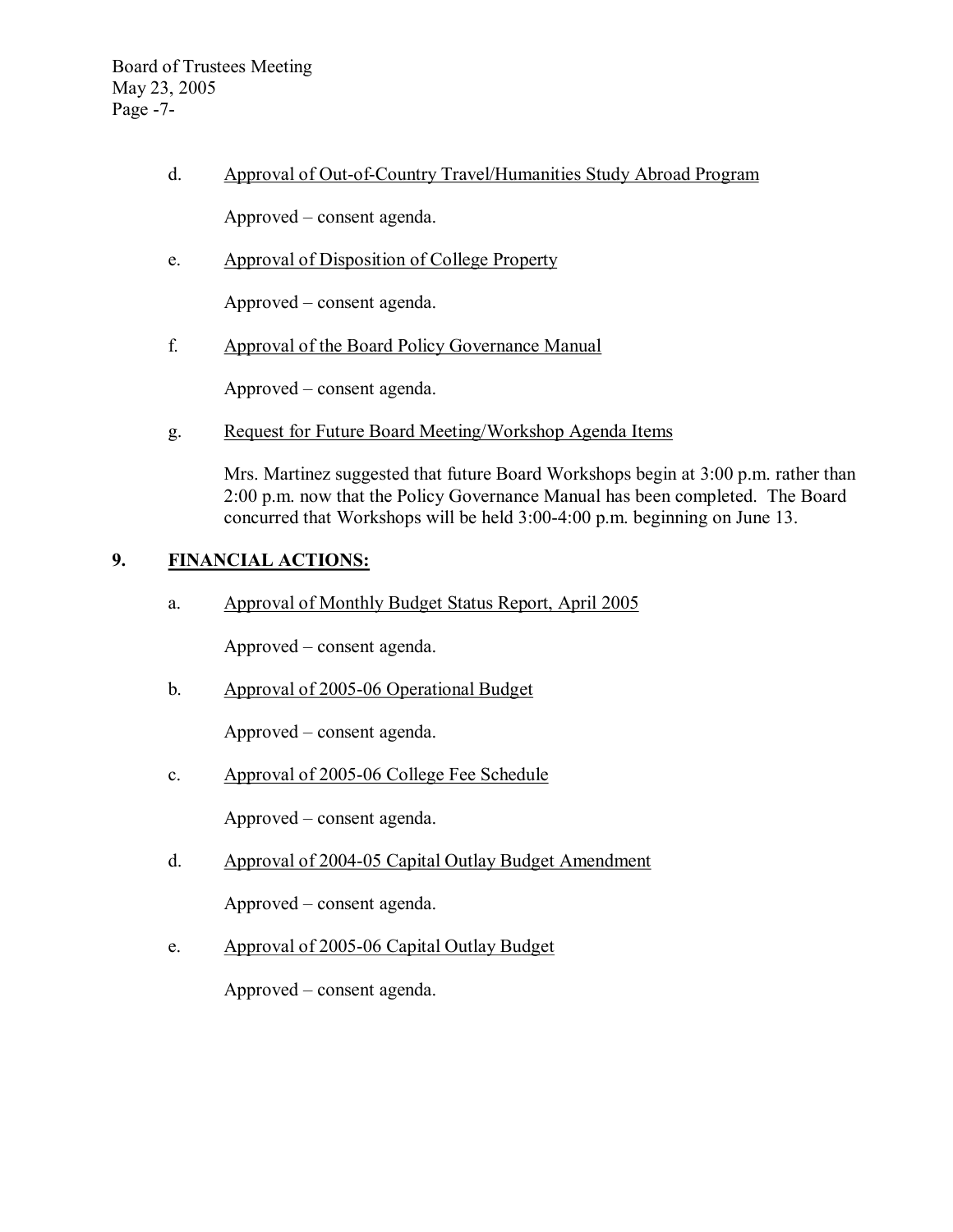Board of Trustees Meeting May 23, 2005 Page  $-8$ -

# 10. **REPORT OF THE PRESIDENT:**

#### a. Graduation

Dr. Gamble reported that the May 21 graduation ceremony was quite successful and thanked Trustees Wilson and Martinez for their participation. He stated it is notable that graduates ranged from 16 to 72 years of age. He further reported that Mr. Lewis Webb, who is highly regarded in the community, was honored as Distinguished Alumni. Dr. Gamble reported that Mr. Webb was concurrently awarded an Associate of Arts Degree from BCC.

# b. Drug Testing

Dr. Gamble reported that preliminary discussions regarding a possible employee drug testing policy have ensued. Further discussions regarding budgetary and logistical impacts are required. A report and recommendation will be provided at a later date.

### c. BEST Graduation

Dr. Gamble reported that the "BEST" (Building Excellence Supervisory Training) supervisory training program graduated its first class on May 17. He reported that the feedback has been unanimously positive and that the program will run on a continuous basis.

### d. Community Leaders Listing

Dr. Gamble reported that in accordance with the procedure for the President's Evaluation process, he has provided a listing of community leaders, which includes names submitted by the Board. Dr. Gamble also provided a "contact rationale sheet." A discussion ensued regarding the suitability of several representatives listed due to lack of direct contact with him. It was the concurrence of the Board to eliminate Dr. Newman, as she is now employed by the college. In addition, Randy Rothring and Ron Reef were removed from the list.

### e. Legislative Summary

Dr. Gamble provided a summary article describing this year's legislative session outcomes.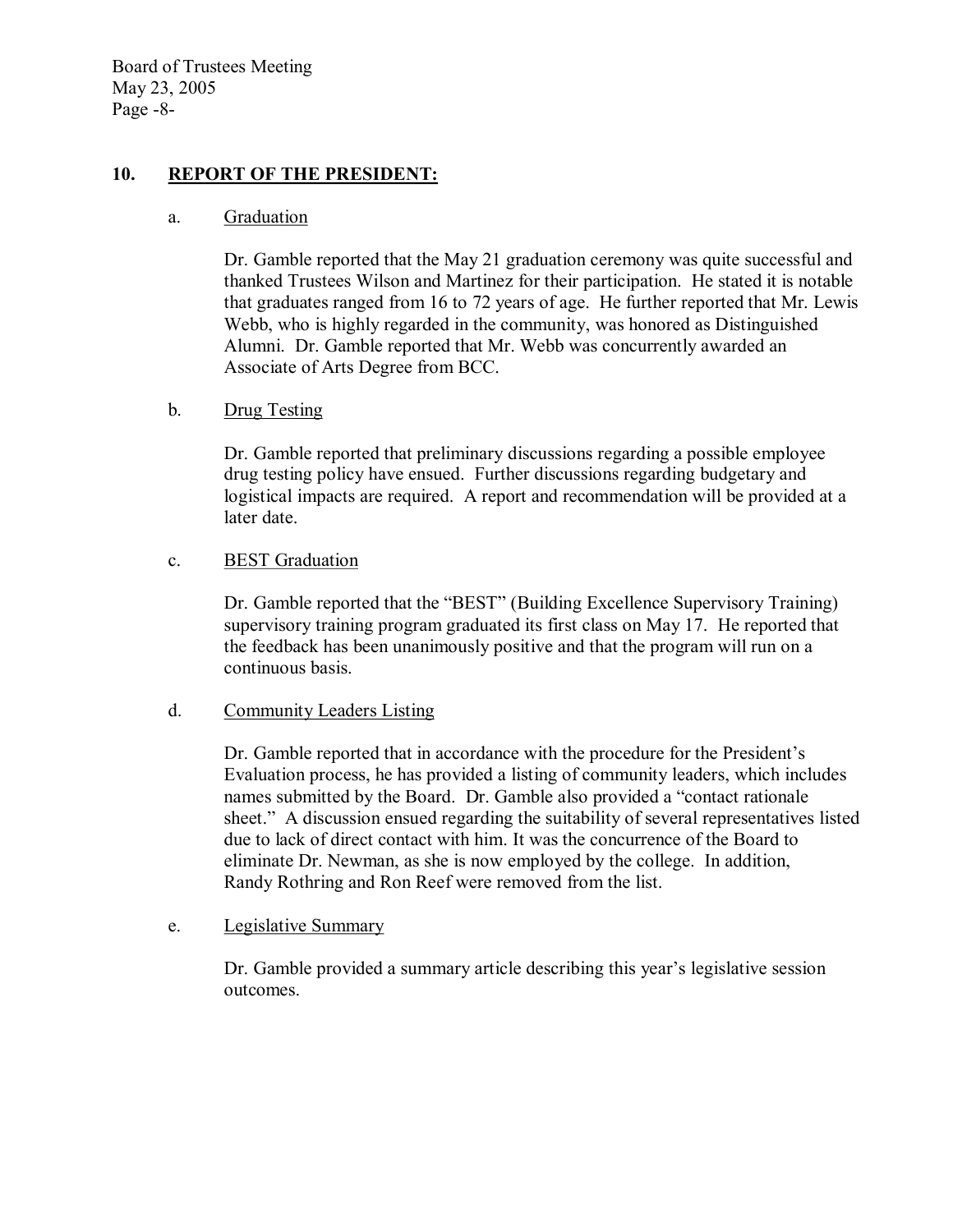# f. New Residency Requirements

Dr. Gamble reported that the State's new residency requirements are quite stringent and causing discontent due to documentation requirements. He suggested the Trustees review the new requirements.

### g. Representative Joe Pickens Visit

Dr. Gamble reported he will host, along with Representative Thad Altman, Representative Joe Pickens for a tour of the SpaceTEC and the Aerospace area on Friday, May 27.

# h. Volunteer Recognition

Dr. Gamble presented the Trustees with the Volunteer Recognition packages provided by the Volunteers at BCC Program, which recognized the many community members who volunteer their time to benefit the college.

# i. European Aeronautic Defense and Space Company (EADS ) Proposal

Dr. Gamble reported that he is assisting the Economic Development Commission in the European Aeronautic Defense and Space Company (EADS) Proposal effort for Brevard County. Dr. Gamble further reported that a specialized degree to meet the EADS' plant requirements, would be offered, along with the construction of a training facility built according to their needs. This training facility would be under the auspices of the college, and constructed with PECO funds. The preferred facility location would be on the college campus or adjacent to the Melbourne Airport. Dr. Gamble reported the project is a state priority.

# j. Aerospace Program Relocation

Dr. Gamble reported that the first-year aerospace degree students have now relocated to the Cocoa Campus, and second-year students are now at the Cape Canaveral Air Force Station, Hangar Little L building. He further reported that the labs will continue to be maintained by the college at the Astronaut Memorial Foundation (AMF), with the possibility of leasing them out in the future. SpaceTEC will continue to be housed at the Hangar Little L facility at Cape Canaveral Air Force Station.

### k. July Board of Trustees Meeting

Dr. Gamble requested the Board's input regarding the July Board Meeting and Workshop. It was the consensus of the Board to cancel the July meeting as has been done in the past.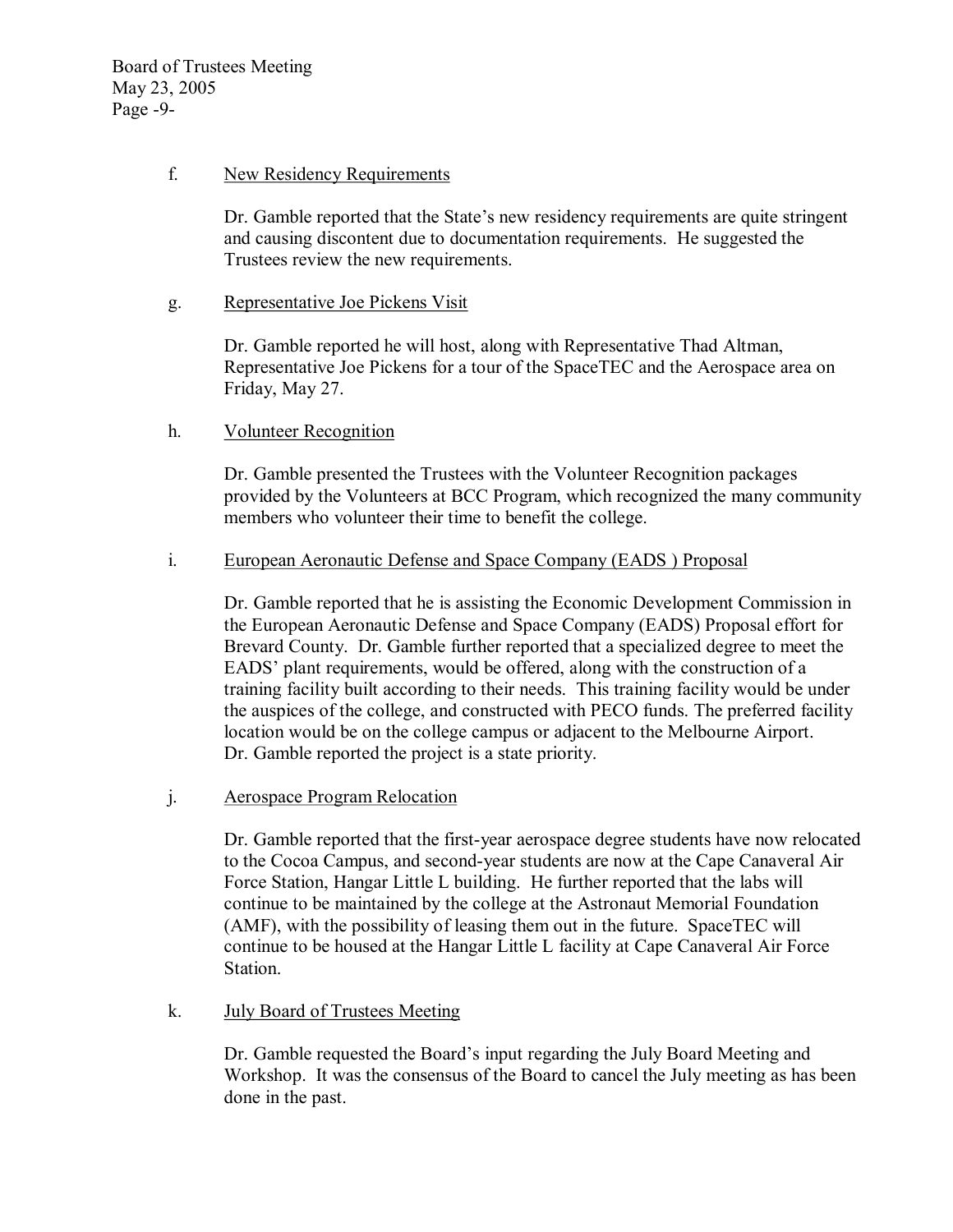Board of Trustees Meeting May 23, 2005 Page  $-10$ -

# **11. COMMITTEE REPORTS**

a. Alumni Association – Mrs. Wilson

Mrs. Wilson deferred to Dr. Jeff Spoeri, Executive Director, BCC Foundation, who reported the search to fill the vacant Alumni Association position will be delayed for the remainder of the calendar year as part of the budgetary process. Possible integration of the Alumni Association as a sub-committee of the Foundation Board is being evaluated.

b. BCC Foundation – Mr. Theriac

Mr. Theriac reported that \$6,500 has been raised for the Foundation Disney Cruise fundraiser which will sail September 15-18. He reported that additional cruise vacancies exist at below-market rates for anyone interested. Mr. Theriac further reported that the golf tournament scheduled for October 18 has raised \$46,000 todate, which will support six Foundation scholarships. In addition, he reported that the Annual Foundation meeting will be held on Sunday, June 26 aboard the Disney Wonder. All Trustees have been invited and formal invitations will be forthcoming.

c. Cocoa Village Playhouse – Mr. McCotter

No report.

d. Insurance Committee – Mr. Theriac

No report.

e. King Center for the Performing Arts – Mrs. Martinez

Mrs. Martinez reported that the renovation project to the King Center lighting, dressing rooms and air conditioning is underway as discussed earlier in the meeting. She further reported that investment funds will now be moved to a more diversified mutual fund portfolio due to anticipated benefit.

f. Planetarium – Mr. Handley

No report.

Mrs. Wilson commended Dr. Gamble and his staff on the "Breeze" publication, which is very well done and informative. She also congratulated Dr. Gamble for being the recipient of the United Way Bridge Builder award.